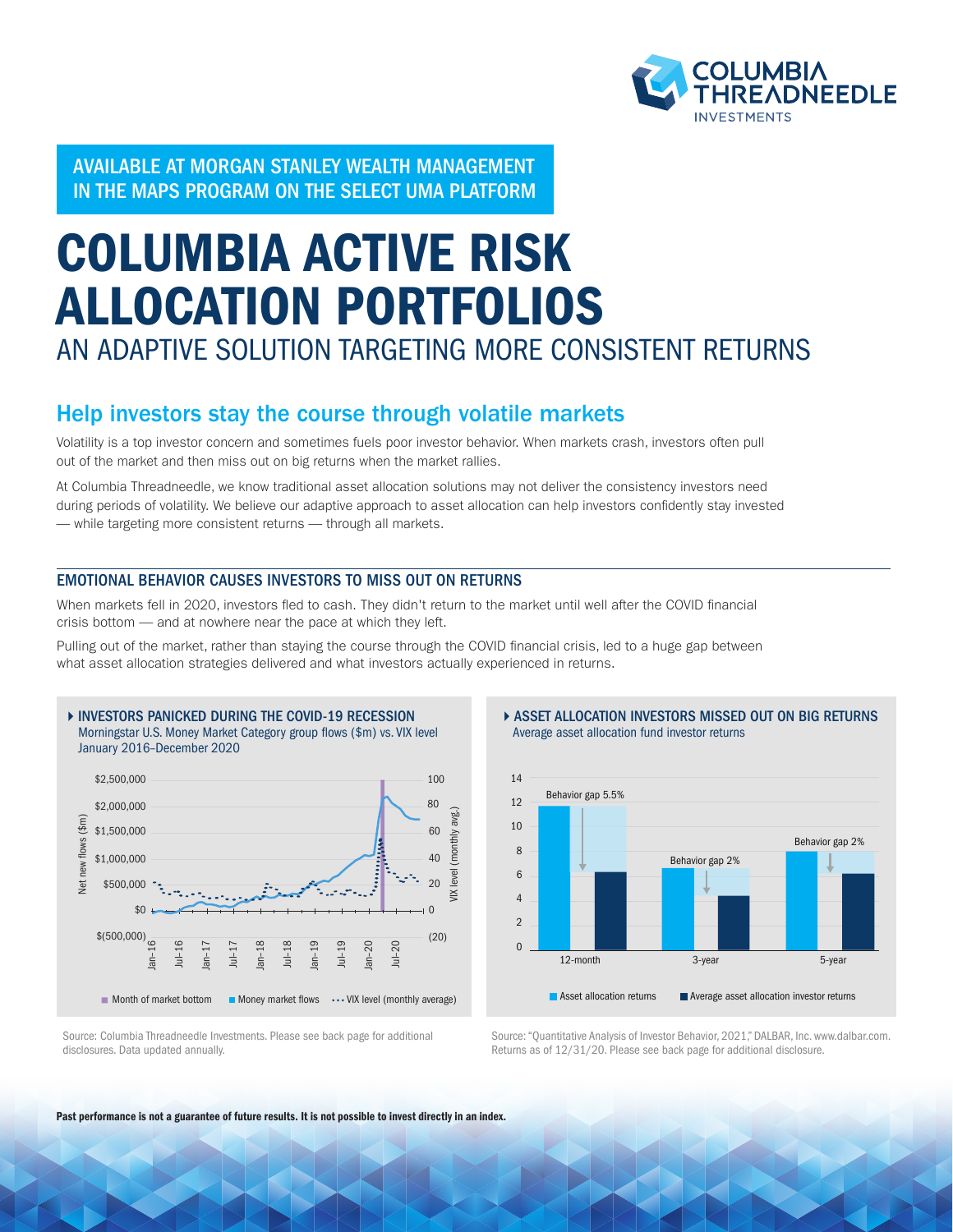## ENHANCE DIVERSIFICATION AND EFFICIENCY WITH A GLOBAL APPROACH

The traditional approach to building a diversified risk-adjusted portfolio is to create an appropriate split between stocks and bonds. But returns from a 60% equity/40% fixed-income portfolio have typically followed equity markets — lacking diversification and leaving investors' portfolios at risk for losses.

#### Evolve your approach to diversification

Columbia Active Risk Allocation Portfolios are global, multi-manager strategies that provide exposure to a broad range of asset classes. Using actively managed mutual funds and ETFs, our portfolios provide the diversification and balance most traditional portfolios lack.

### Investor benefit

Multiple sources of return offer greater diversification, which can help mitigate portfolio volatility.



#### DELIVER ENHANCED DIVERSIFICATION WITH COLUMBIA ADAPTIVE RISK ALLOCATION PORTFOLIOS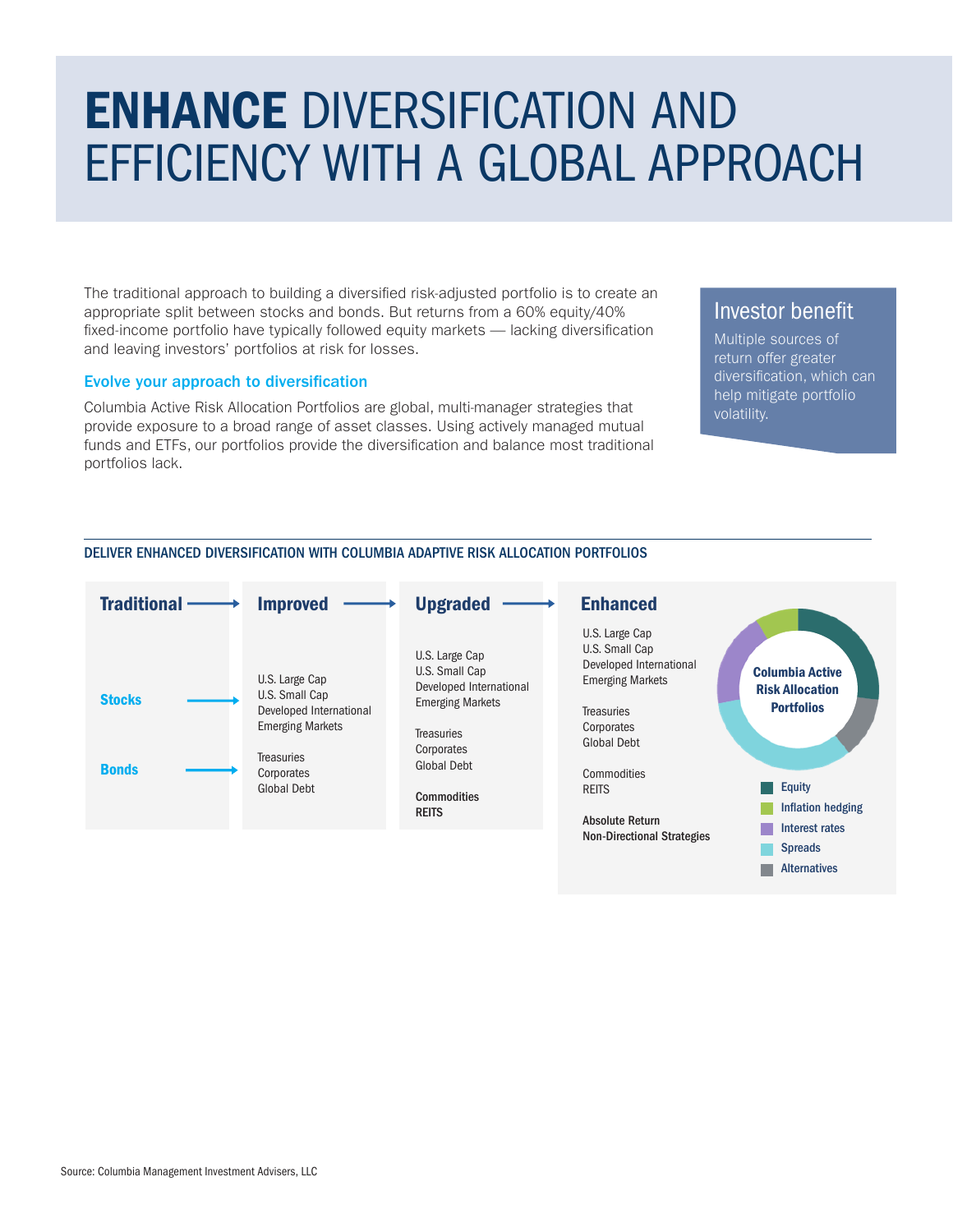## MANAGE RISK TO SMOOTH THE RIDE THROUGH A MARKET CYCLE

The investment landscape has dramatically evolved and expanded, so today's investors are looking for new ways to diversify their portfolios. While traditional portfolios may appear diversified, they're highly concentrated in equity risk.

#### Hidden risks in traditional asset allocation call for a new approach

Our risk-managed approach offers a way to move beyond the same old, same old, and diversify based on where risk is (or is not) — which may offer a better starting point during volatile markets.

### Investor benefit

By balancing risk, we aim to strengthen investors' portfolios and provide a better starting point than a traditional 60/40 portfolio during periods of heightened risk.

#### 60/40 TRADITIONAL PORTFOLIO: NOT AS DIVERSIFIED AS IT APPEARS



The movement of the equity markets tends to dominate the direction of the traditional 60% equity/40% fixed-income portfolio. Rolling 3-year returns annualized, %

Source: Columbia Management Investment Advisers, LLC.

Asset allocation and diversification do not ensure a profit or protect against a loss. Equity represented by the Standard and Poor's (S&P) 500 index. Fixed income represented by Bloomberg U.S. Aggregate Bond Index.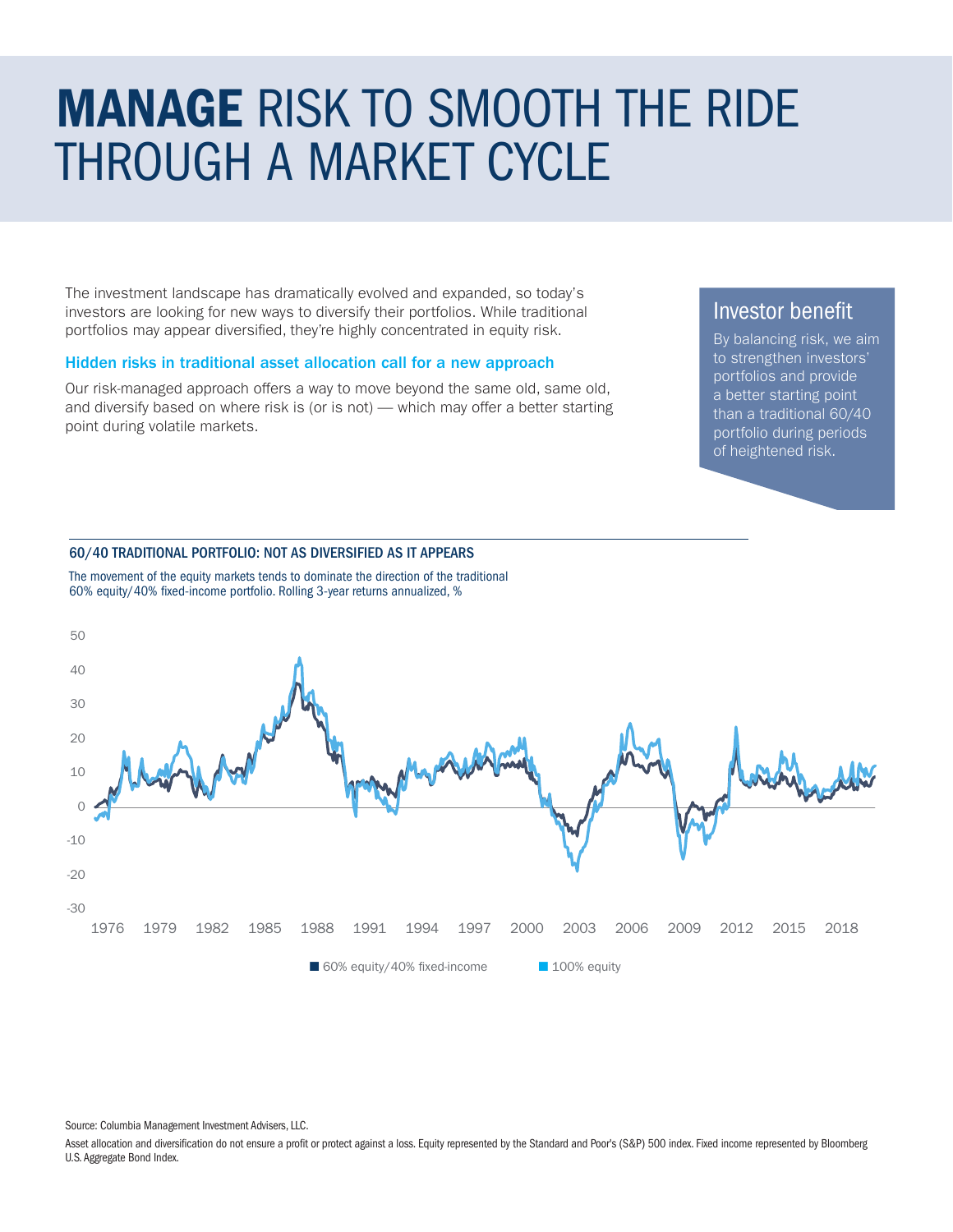# ADAPT TO MARKET CONDITIONS FOR MORE CONSISTENT RETURNS

Global asset classes deliver different risk-adjusted returns in different market environments or market states. So a static portfolio may not be able to respond strongly enough to participate in market opportunities or protect during extreme conditions.

#### Rules-based process systematically adjusts risk exposure

Because markets aren't static, we follow a rules-based process to adjust risk exposure each month as market conditions change. We systematically increase risk when market conditions are favorable and meaningfully decrease risk when conditions are unfavorable. So investors only take risk as the market calls for it.

### Investor benefit

By dynamically adapting to market conditions, Columbia Active Risk Allocation Portfolios aim to reduce drawdown and participate in market opportunities to deliver more consistent returns.

#### DIALING RISK UP AND DOWN TO PURSUE STRONGER OUTCOMES

With a focus on research intensity, our investment team analyzed more than 45 years of market data and isolated specific signals that help consistently identify four distinct market environments, or market states. The investment team follows this systematic process to determine the market state each month and reallocate the portfolio when the market state changes, with the ability to make tactical adjustments throughout the month.

Each market state — capital preservation, neutral, bullish and highly bullish — is generally characterized by a combination of favorable and unfavorable stock and bond market conditions:



 Non-U.S. equities Emerging market equities ■ Inflation hedging Commodities Global inflation-linked bonds ■ Interest rates U.S. government bonds Foreign government bonds

 Investment-grade bonds High-yield bonds Mortgage-backed securities Emerging market bonds

#### ■ Alternatives

 Fixed income Interest rates Commodities

The illustration above depicts Columbia Active Risk Allocation moderate policy portfolios. Actual portfolio allocations may vary due to tactical deviations from the policy portfolio.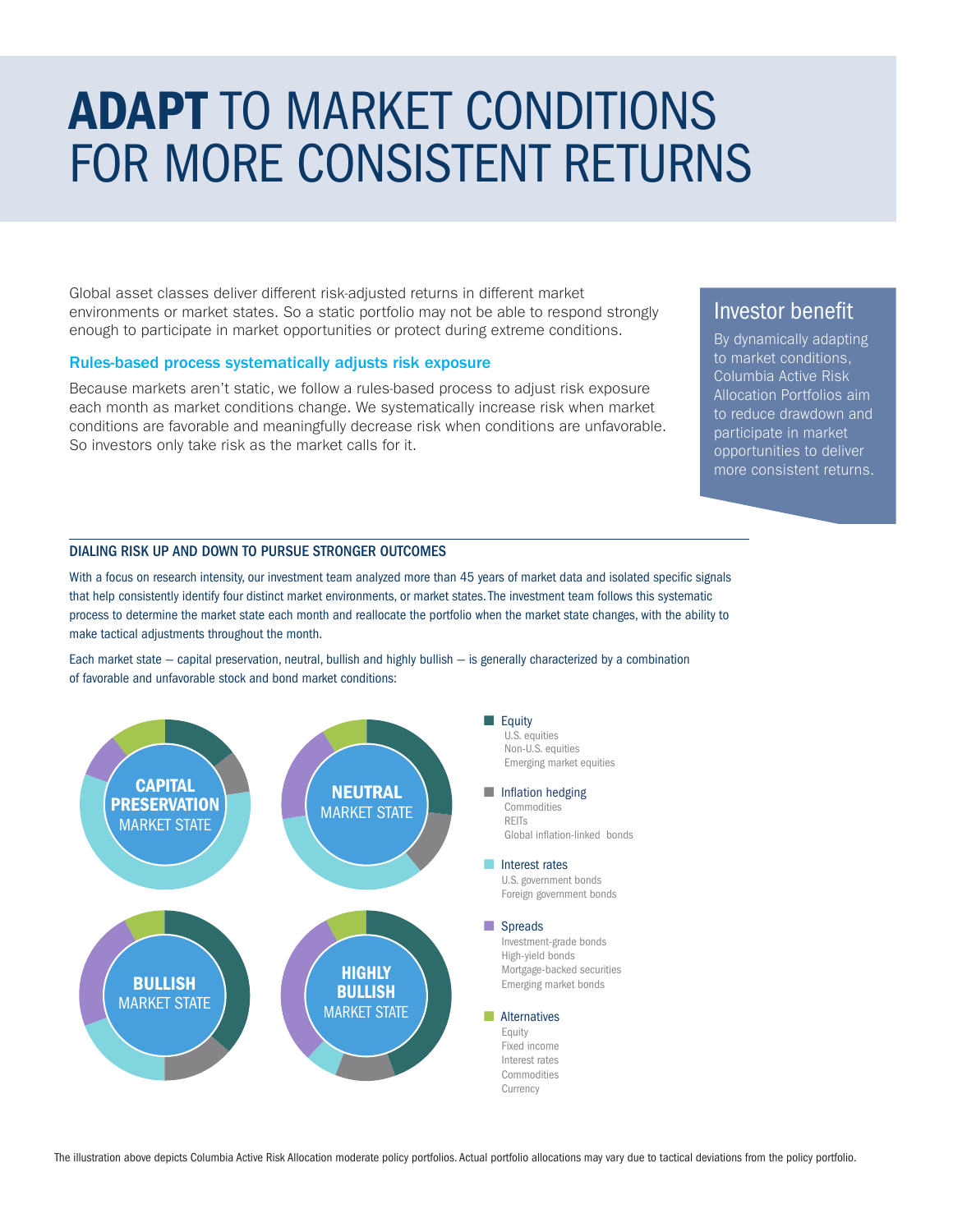

## What if you could target more consistent returns — in all markets?

We believe our global, multi-asset portfolios and dynamic risk-managed approach can lessen the magnitude of market-related losses when markets are down and capitalize on opportunities when market conditions are favorable.

Whether using Columbia Active Risk Allocation Portfolios as a core portfolio holding or to complement an existing diversified portfolio, our strategies can be implemented to address investors' unique needs.

#### Choose a portfolio that best aligns with your risk tolerance



#### Columbia Threadneedle Global Asset Allocation Team

Our Global Asset Allocation Team collaborates daily to evaluate economic conditions, market opportunities and risks across the global landscape. With a global viewpoint, these highly experienced investment professionals incorporate the key elements of risk allocation, diversification and flexibility in their management of the Columbia Active Risk Allocation Portfolios.



Joshua Kutin, CFA Head of Asset Allocation, North America Senior Portfolio Manager 24 years of experience



Alexander Wilkinson, CFA, CAIA Portfolio Manager 16 years of experience

## THE TEAM

29 asset allocation professionals

More than \$92 BILLION

in assets under management

**Top 10** largest thirdparty model portfolio provider in the U.S.<sup>1</sup>

15 years of experience helping investors reach their investment goals

Source: Columbia Threadneedle Investments as of 12/31/21.

<sup>1</sup> Cerulli U.S. Managed Account Report 2021 based on assets as of 40 2020. Asset allocation ranking among asset managers and third-party strategists.